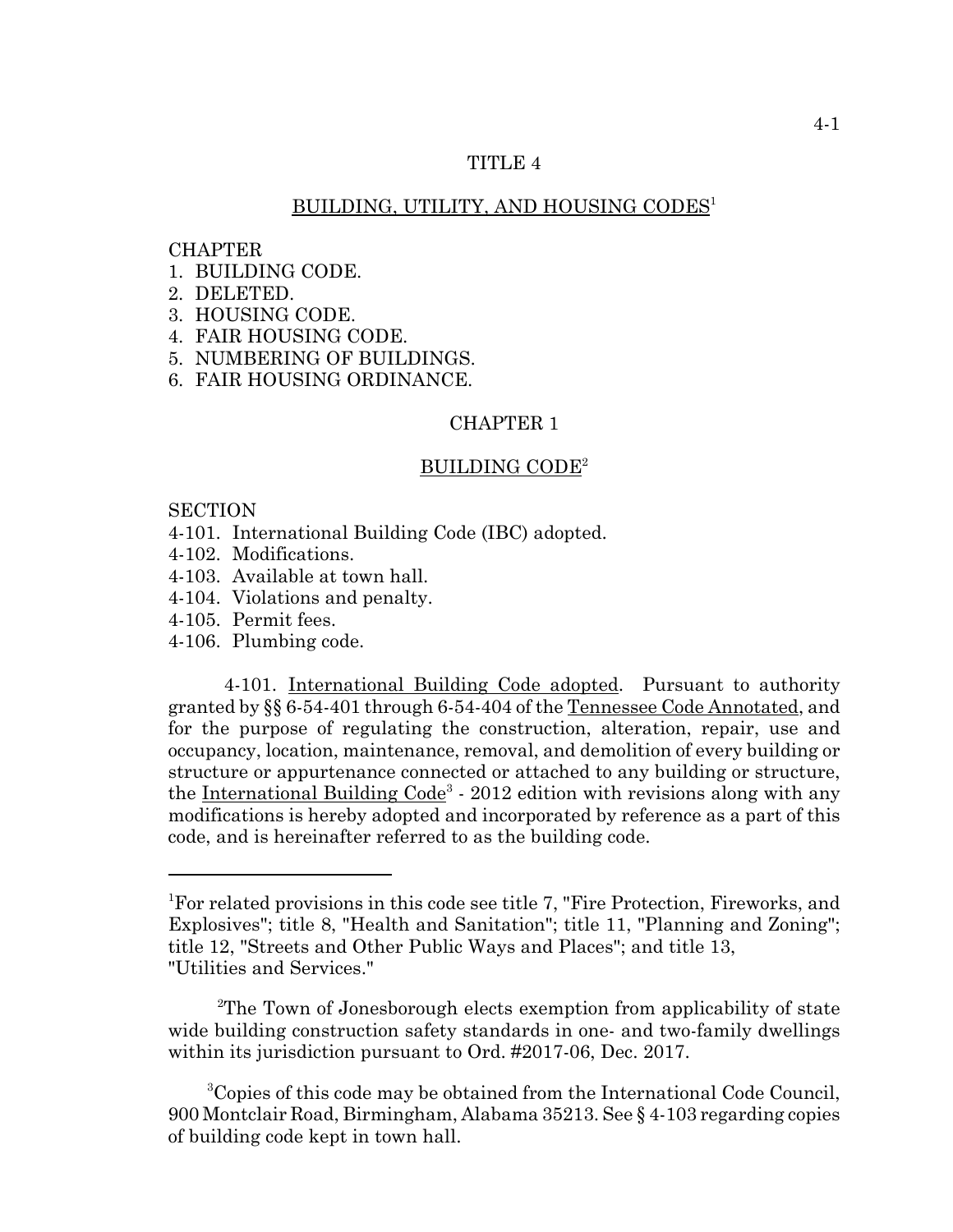(2) The 2012 International Residential Code (IRC) is hereby adopted with any modifications.

 (3) The 2012 International Fuel Gas Code (IFGC) is hereby adopted with any modifications.

Authority having jurisdiction to oversee fuel gas inspections is Atmos Energy Corporation.

 (4) The 2012 International Mechanical Code (IMC) is hereby adopted with any modifications.

(5) The 2012 International Existing Building Code is hereby adopted.

 (6) The 2012 Energy Conservation Code is hereby adopted with any modifications.

(7) The 2010 ADA Standards For Accessible Design are hereby adopted.

 (8) The 2012 International Fire Code (IFC) is hereby adopted with any modifications.

(9) Provisions related to the electrical code will be governed and enforced by the State of Tennessee. (Ord. of Oct. 9, 1979, as amended by Ord. #94-12, Oct. 1994, and replaced by Ord. #97-21, Oct. 1997, Ord. #2009-13, Nov. 2009, Ord. #2013-02, March 2013, and Ord. #2016-9, Aug. 2016 *Ch12\_04-09-18*)

4-102. Modifications. (1) The following exceptions shall be adopted in reference to these codes: Whenever the building code refers to the "chief appointing authority" or the "chief administrator", it shall be deemed to be a reference to the Jonesborough Board of Mayor and Aldermen. When the "building official" is named, it shall, for the purposes of the building code mean the town's building inspector or such person(s) as the board of mayor and aldermen shall have appointed or designated to administer and enforce the provisions of the building code.

(2) Section R313.1 of the International Residential Code is modified by adding the following exception: An automatic residential fire sprinkler system shall not be required in one (1) and two (2) family dwellings, or in townhomes that have a two (2) hour fire resistance rated wall in between units, if such walls do not contain plumbing and/or mechanical equipment, ducts or vents in the common wall. In addition, delete Automatic Sprinkler Systems in one and two family dwellings in R313.2. (Ord. of Oct. 9, 1979, as amended by Ord. #91-07, Nov. 1991; replaced by Ord. #97-11, June 1997; amended by Ord. #2000-07, June 2000, and Ord. #2007-07, July 2007, replaced by Ord. #2009-13, Nov. 2009, and Ord. #2013-02, March 2013, and amended by Ord. #2016-9, Aug. 2016 *Ch12\_04-09-18*, and Ord. #2018-03, March 2018 *Ch12\_04-09-18*)

4-103. Available at town hall. Pursuant to requirements of the Tennessee Code Annotated, one (1) copy of the International Building Code - 2012 edition and the other associated codes hereby adopted in this ordinance are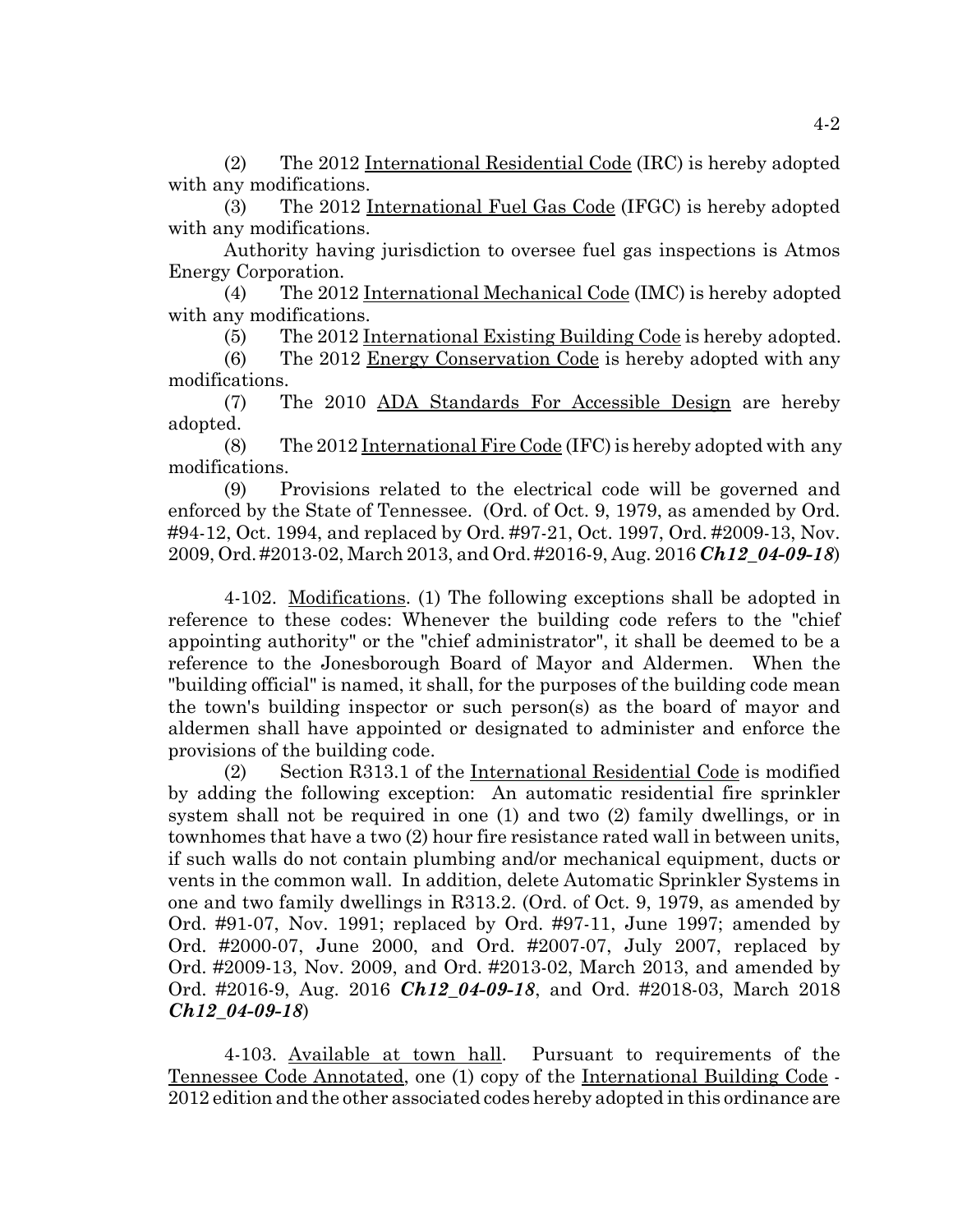to be placed in the administration office at town hall and shall be kept there for the use and inspection of the public. (Ord. of Oct. 9, 1979, as replaced by Ord. #97-21, Oct. 1997, Ord. #2009-13, Nov. 2009, Ord. #2013-02, March 2013, and Ord. #2016-9, Aug. 2016 *Ch12\_04-09-18*)

4-104. Violations and penalty. It shall be unlawful for any person to violate or fail to comply with any provision of the building code or associated codes herein adopted by reference and modified. The violation of any section of this chapter shall be punishable by a penalty of up to fifty dollars (\$50.00) for each offense. Each day a violation is allowed to continue shall constitute a separate offense.<sup>1</sup> (Ord. of Oct. 9, 1979, as replaced by Ord. #97-21, Oct. 1997, and Ord. #2009-13, Nov. 2009, amended by Ord. #2010-02, April 2010, and replaced by Ord. #2013-02, March 2013, and Ord. #2016-9, Aug. 2016 *Ch12\_04-09-18*)

4-105. Permit fees. The schedule of permit fees shall be the fees established in the building and associated codes herein adopted, as follows:

### SCHEDULE OF PERMIT FEES

### BUILDING PERMIT FEES

| <b>Total Valuation</b> | Fee                                                                                                                                       |
|------------------------|-------------------------------------------------------------------------------------------------------------------------------------------|
| $$1,000$ and less      | No fee, unless inspection required, in<br>which case a $$15.00$ fee for each<br>inspection shall be charged.                              |
| $$1,000$ to $$50,000$  | \$15.00 for the first \$1,000.00 plus<br>\$5.00 for each additional thousand or<br>fraction thereof, to and including<br>\$50,000.00.     |
| \$50,000 to \$100,000  | \$260.00 for the first $$50,000.00$ plus<br>\$4.00 for each additional thousand or<br>fraction thereof, to and including<br>\$100,000.00. |

 <sup>1</sup> State law reference Tennessee Code Annotated, § 6-54-308.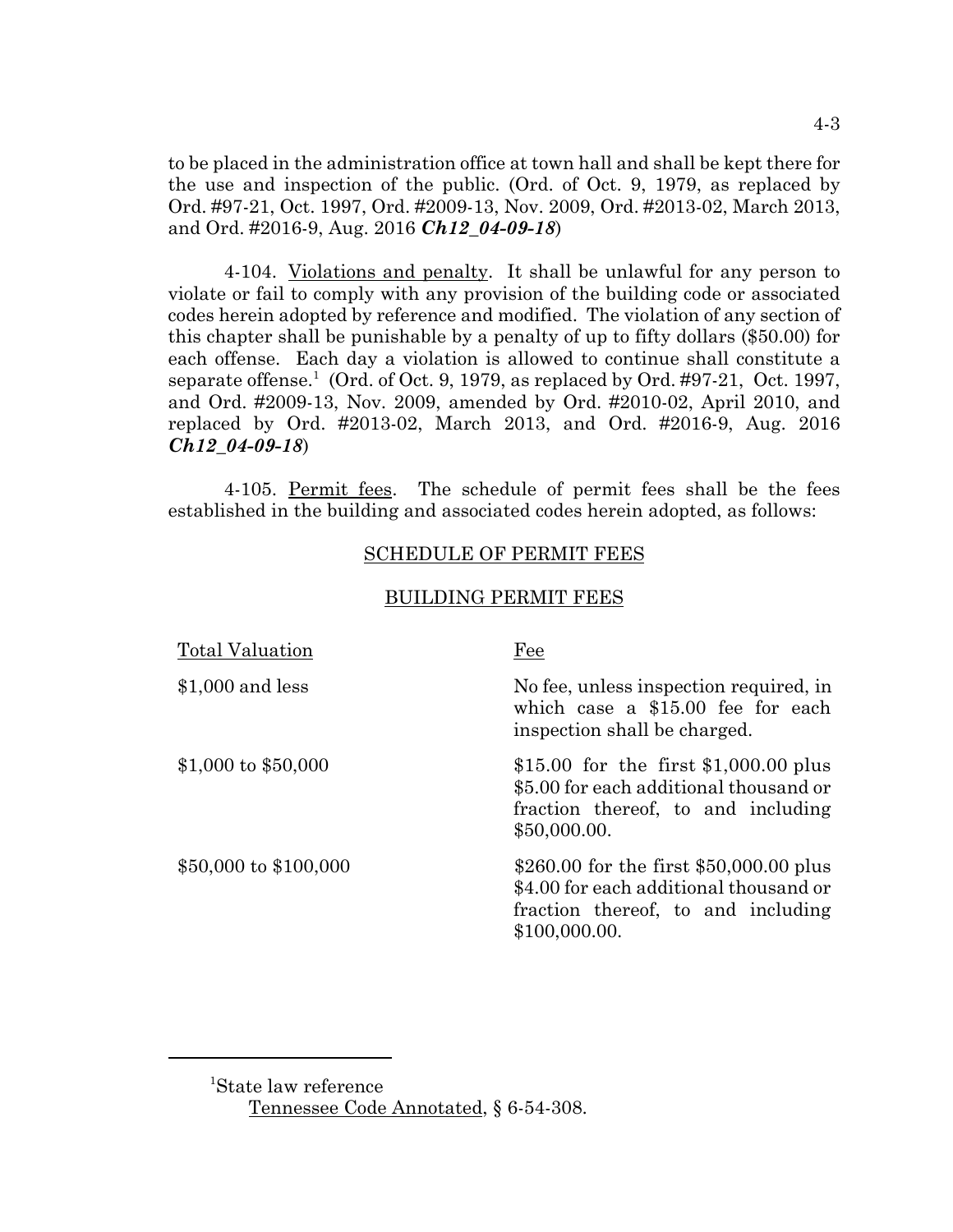| \$100,000 to \$500,000 | \$460.00 for the first \$100,000.00 plus<br>\$3.00 for each additional thousand or<br>fraction thereof, to and including<br>\$500,000.00. |
|------------------------|-------------------------------------------------------------------------------------------------------------------------------------------|
| $$500,000$ and up      | $$1,660.00$ for the first $$500,000.00$<br>plus \$2.00 for each additional<br>thousand or fraction thereof.                               |

## MOVING FEE

For the moving of any building or structure, the fee shall be \$100.00.

## DEMOLITION FEE

For the demolition of any building or structures, the fee shall be \$100.00.

# MECHANICAL PERMIT

| \$11.00 | For issuing permit                              |
|---------|-------------------------------------------------|
| \$11.00 | For base mechanical $(1st - $1,000.00)$         |
| \$2.20  | $(2nd$ and each additional \$1,000.00)          |
| \$11.00 | For fire sprinkler $(1st - $1,000.00)$          |
| \$2.20  | $(2nd$ and each additional \$1,000.00)          |
| \$11.00 | For fire suppression system $(1st - $1,000.00)$ |
| 2.20    | $(2nd$ and each additional $$1,000.00)$         |

# PENALTIES

Where work for which a permit is required by this code is started or proceeded prior to obtaining said permit, the fees herein specified shall be doubled, but the payment of such double fee shall not relieve any persons from fully complying with the requirements of this code in the execution of the work nor from any other penalties prescribed herein. (as added by Ord. #2009-13, Nov. 2009, as replaced by Ord. #2016-09, Aug. 2016 *Ch12\_04-09-18*)

4-106. Plumbing code. (1) The 2012 International Plumbing Code (IPC) is hereby adopted with any modifications.

(2) Modifications. Wherever the plumbing code refers to the "chief appointing authority," the "administrative authority" or the "governing authority," it shall be deemed to be a reference to the board of mayor and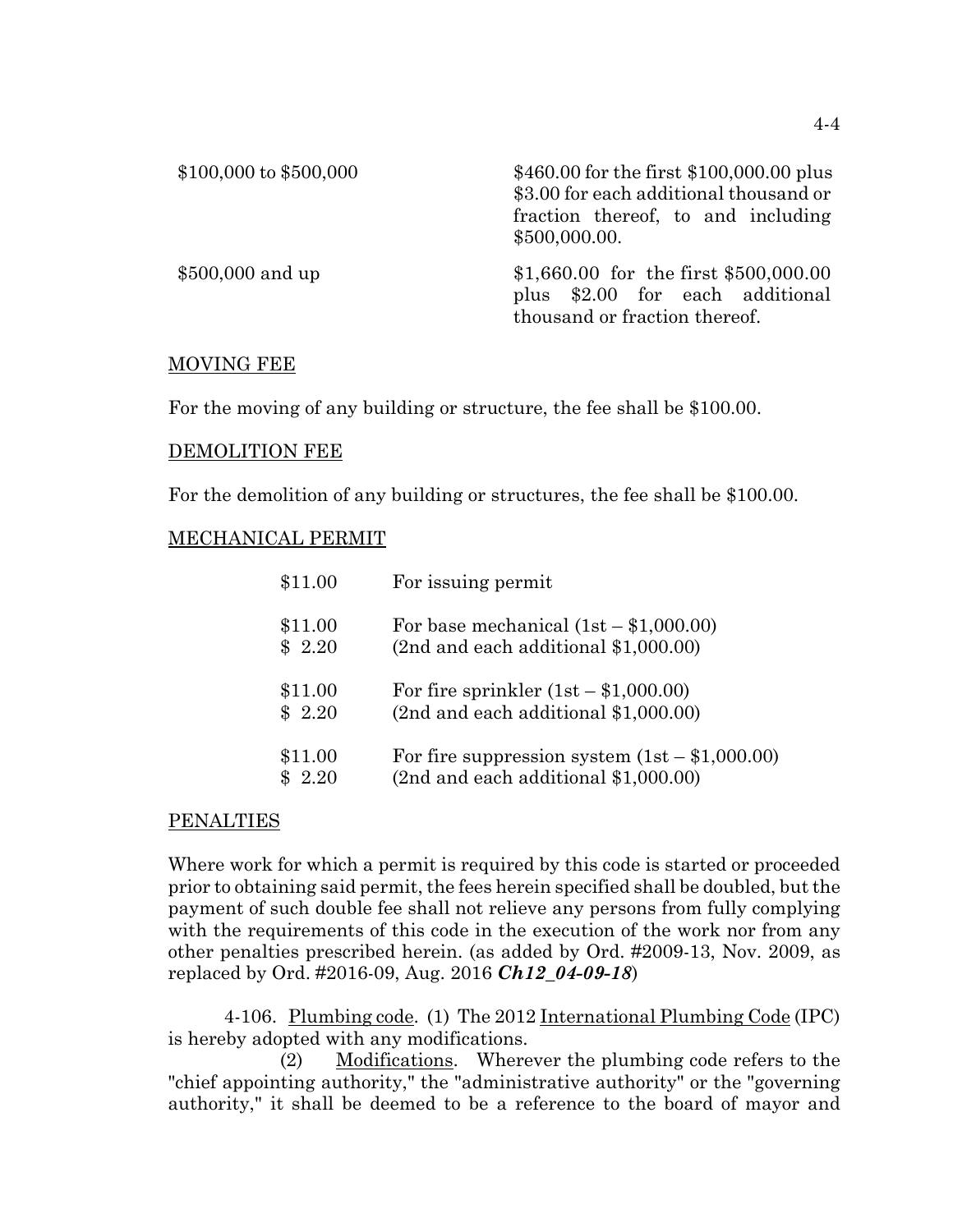aldermen. Wherever "city engineer," engineering department, plumbing official or "inspector" is named or referred to, it shall mean the building inspector or person(s) appointed or designated by the board of mayor and aldermen to administer and enforce the provisions of the plumbing code.

(3) Available at town hall. Pursuant to requirements of the Tennessee Code Annotated, one (1) copy of the International Plumbing Code - 2012 edition and the other associated codes hereby adopted in this ordinance will be placed in the administration office at town hall and shall be kept there for the use and inspection of the public.

(4) Violations and penalty. It shall be unlawful for any person to violate or fail to comply with any provision of the plumbing code or associated codes herein adopted by reference and modified. The violation of any section of this chapter shall be punishable by a penalty of up to fifty dollars (\$50.00) for each offense. Each day a violation is allowed to continue shall constitute a separate offense.

(5) Permit fees. The schedule of permit fees shall be the fees established in the plumbing and associated codes herein adopted.

# PLUMBING PERMIT FEES

| \$11.00 | For issuing permit                                                                                                              |
|---------|---------------------------------------------------------------------------------------------------------------------------------|
| \$2.75  | For each plumbing fixture or trap of fixtures on one<br>trap (including water and drainage piping)                              |
| \$5.50  | For each house sewer                                                                                                            |
| \$5.50  | For each house sewer having to be replaced or<br>repaired                                                                       |
| \$2.75  | For each water heater and/or vent                                                                                               |
| \$5.50  | For installation of water piping and/or water treating<br>equipment                                                             |
| \$5.50  | For alteration or repair of water pipe and/or water<br>treatment equipment                                                      |
| \$5.50  | For repair or alteration of drainage or vent piping                                                                             |
| \$2.75  | For vacuum breakers or backflow protective devices<br>installed subsequent to the installation of piping or<br>equipment served |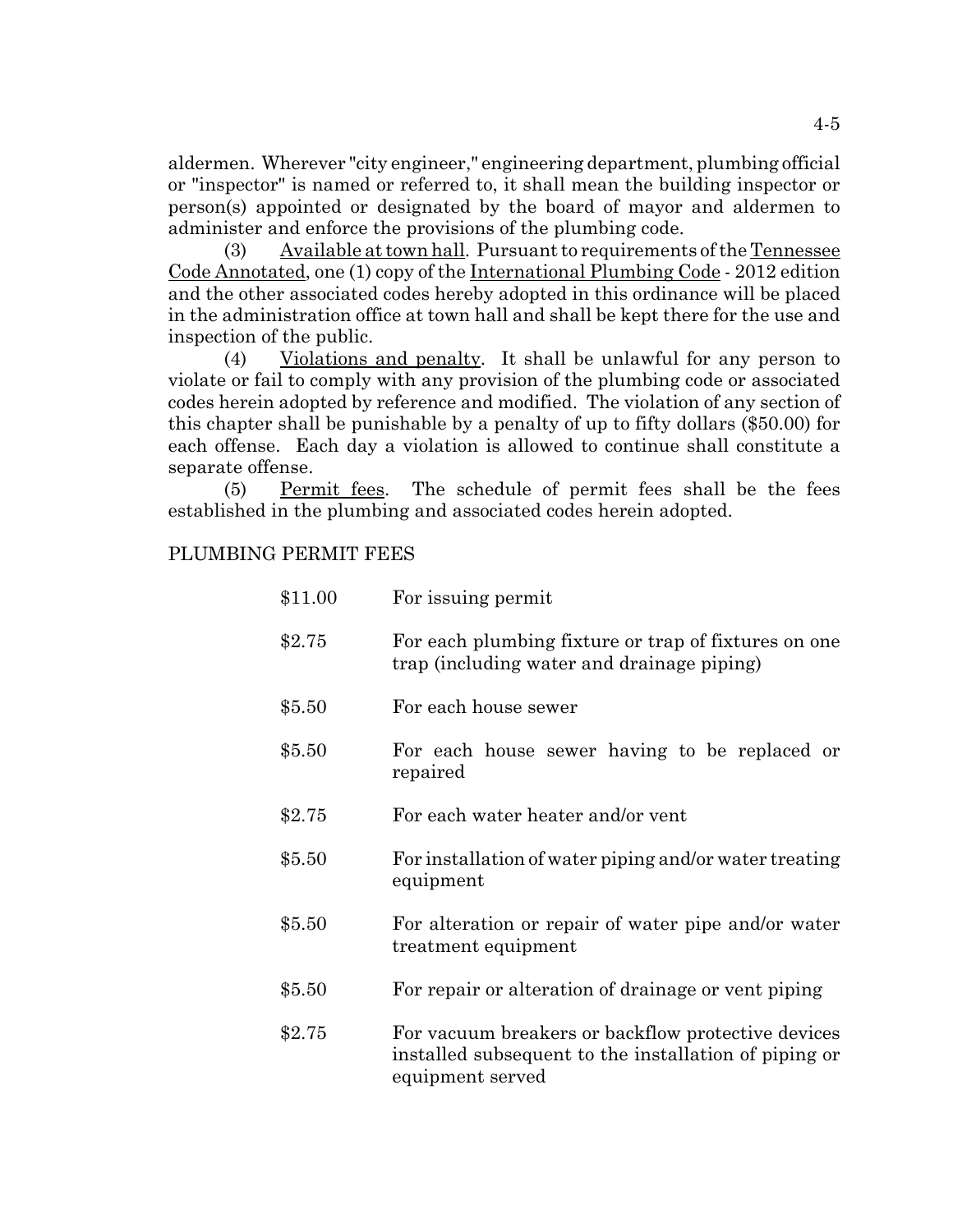# PENALTIES

Where work for which a permit is required by this code is started or proceeded prior to obtaining said permit, the fees herein specified shall be doubled, but the payment of such double fee shall not relieve any persons from fully complying with the requirements of this code in the execution of the work nor from any other penalties prescribed herein. [as added by Ord. #2016-09, Aug. 2016 *Ch12\_04-09-18*]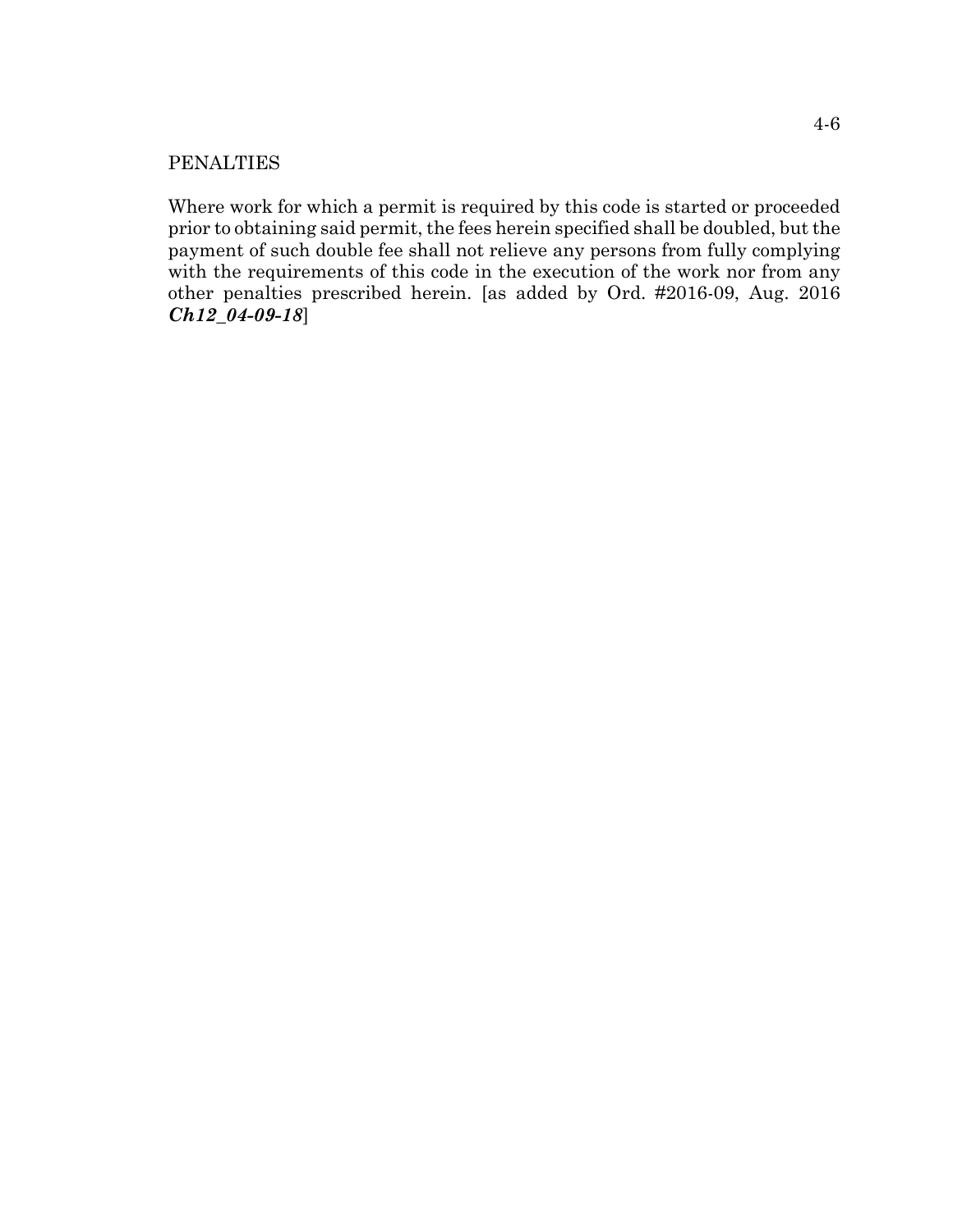(this chapter was deleted by Ord. #2016-09, Aug. 2016 *Ch12\_04-09-18)*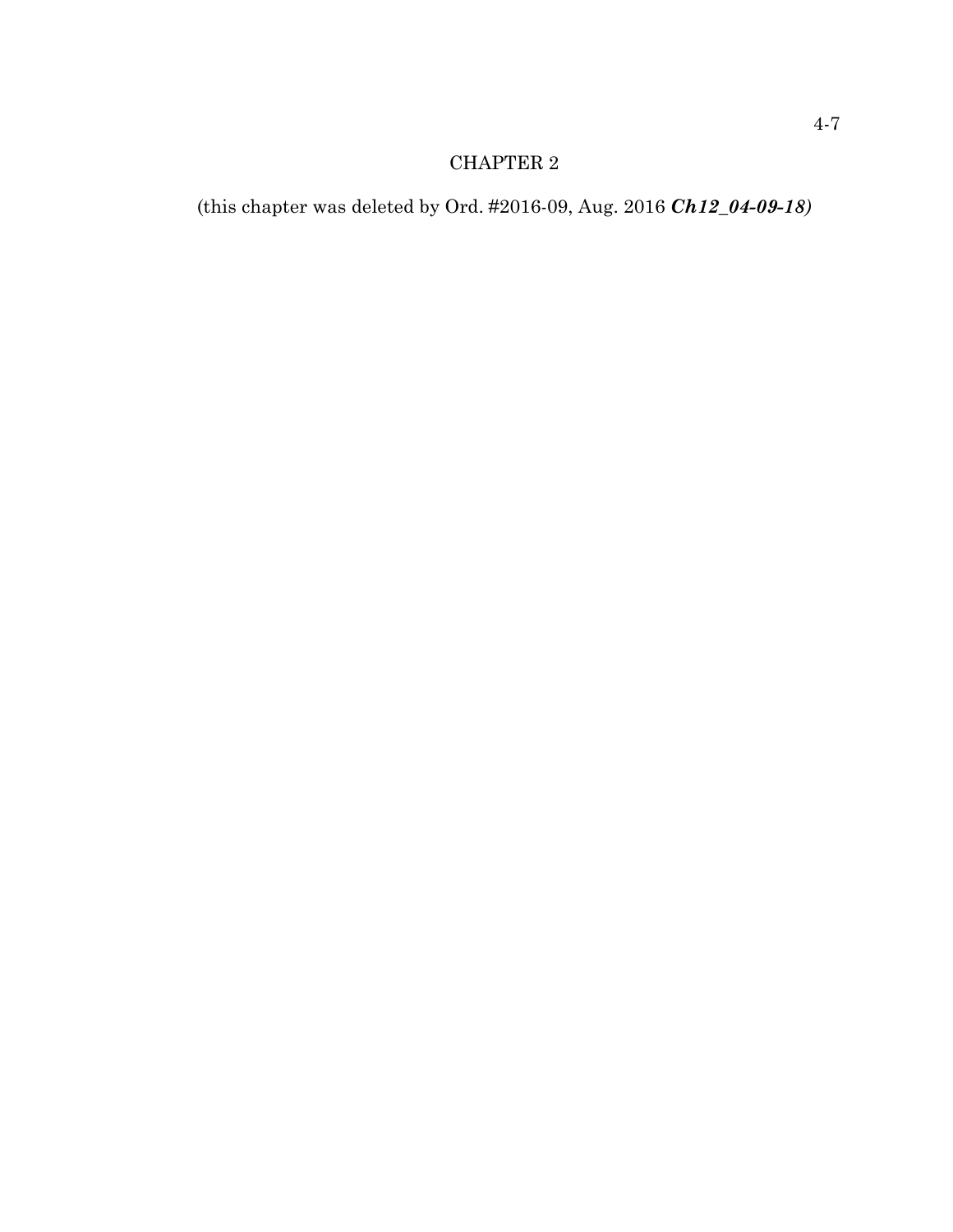### HOUSING CODE

## **SECTION**

- 4-301. Housing code adopted.
- 4-302. Modifications.
- 4-303. Available in recorder's office.

4-304. Violations.

4-301. Housing code adopted. Pursuant to authority granted by sections 6-54-501 through 6-54-506 of the Tennessee Code Annotated and for the purpose of securing the public safety, health, and general welfare through structural strength, stability, sanitation, adequate light, and ventilation in dwellings, apartment houses, rooming houses, and buildings, structures, or premises used as such, the **Standard Housing Code**,<sup>1</sup> 1991 edition, as prepared and adopted by the Southern Building Code Congress International, Inc., is hereby adopted and incorporated by reference as a part of this code and is hereinafter referred to as the housing code. [Ord. of Oct. 9, 1979, § 4-301, modified, as amended by Ord. #94-12, Oct. 1994]

4-302. Modifications. Wherever the housing code refers to the "Building Official," it shall mean the person appointed or designated by the Board of Mayor and Aldermen to administer and enforce the provisions of the housing code. Wherever the "Department of Law" is referred to, it shall mean the town attorney. Wherever the "Chief Appointing Authority" is referred to, it shall mean the Board of Mayor and Aldermen. Section 108 of the housing code is deleted. [Ord. of Oct. 9, 1979, § 4-302, modified]

4-303. Available in recorder's office. Pursuant to the requirements of section 6-54-502 of the Tennessee Code Annotated, three (3) copies of the housing code have been placed on file in the recorder's office and shall be kept there for the use and inspection of the public. [Code of 1982]

4-304. Violations. It shall be unlawful for any person to violate or fail to comply with any provision of the housing code as herein adopted by reference and modified. [Ord. of Oct. 9, 1979, § 4-303]

<sup>&</sup>lt;sup>1</sup>Copies of this code may be obtained from the Southern Building Code Congress International, Inc., 900 Montclair Road, Birmingham, Alabama 35213.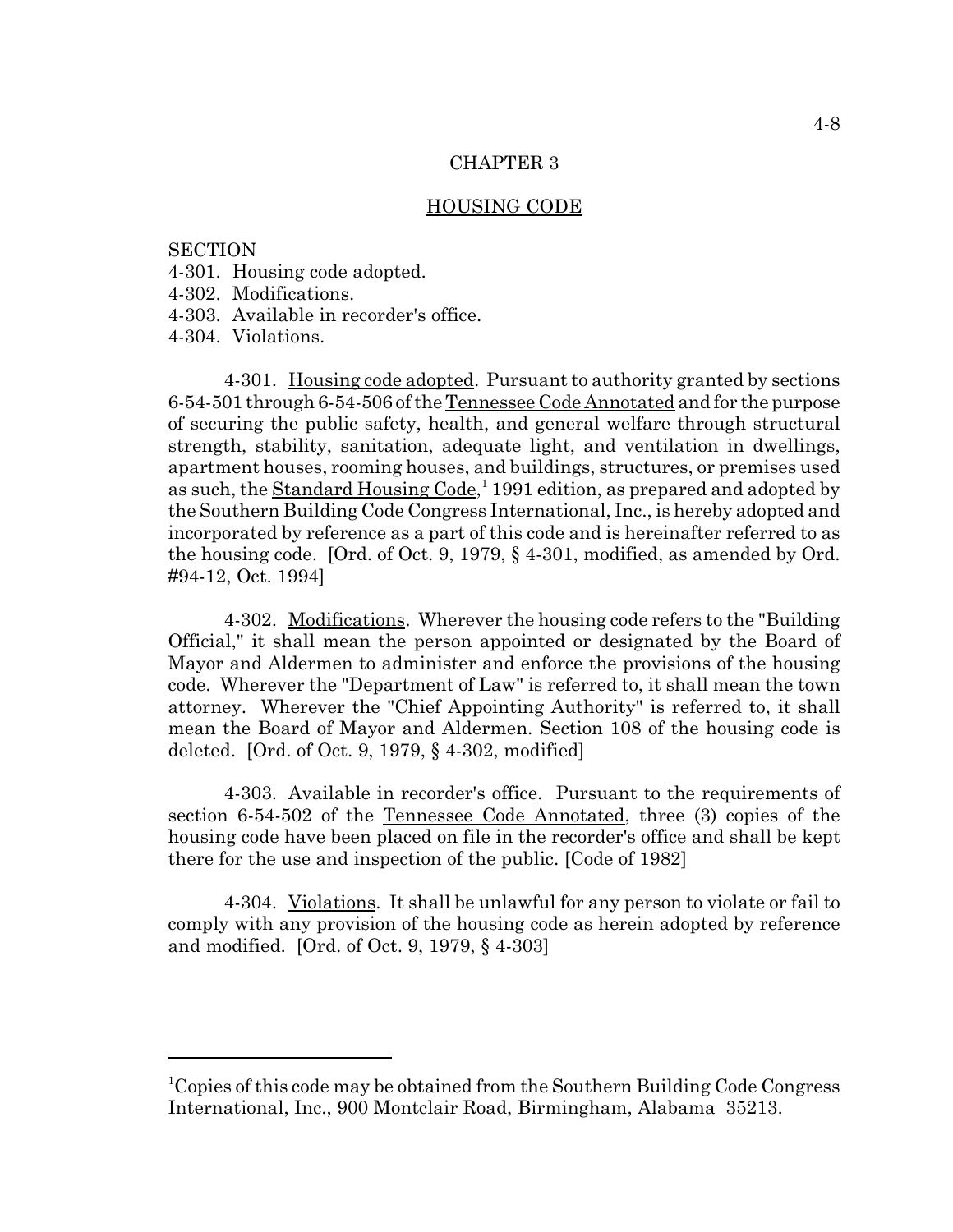# FAIR HOUSING CODE<sup>1</sup>

# **SECTION**

- 4-401. Definitions.
- 4-402. Purpose.
- 4-403. Unlawful housing practices.
- 4-404. Exemptions from housing provisions.
- 4-405. Denial of access to multiple-listing services, etc.
- 4-406. Establishment of procedures for dissemination, conciliation, and enforcement.
- 4-407. Penalties.
- 4-408. Exhaustion of remedies.

4-401. Definitions. Except where the context clearly indicates otherwise, the following terms as used in this chapter have the following meanings.

(1) Discrimination means any direct or indirect act or practice of exclusion, distinction, restriction, segregation, limitation, refusal, denial, or any other act or practice of differentiation or preference in the treatment of a person or persons because of race, color, religion, national origin, or sex, or the aiding, abetting, inciting, coercing, or compelling thereof.

(2) Real property includes buildings, structures, real estate, lands, tenements, leaseholds, cooperatives, condominiums, or any interest in the above.

(3) Conciliation agreement means a written agreement or statement setting forth the terms of the agreement mutually signed and subscribed to by both complainant(s) and respondent(s) and witnessed by a duly authorized enforcing agent.

(4) Individual or person includes one or more individuals, corporations, partnerships, associations, labor organizations, legal representatives, mutual companies, joint-stock companies, trusts, unincorporated organizations, trustees, trustees in bankruptcy, receivers, and fiduciaries.

(5) To rent includes to lease, sublease, to let, and otherwise to grant for a consideration the right to occupy premises not owned by the occupant. [Ord. of June 13, 1978, § 1]

4-402. Purposes. The general purposes of this chapter are:

(1) To provide for execution within the Town of Jonesborough of the policies embodied in Title VIII of the Federal Civil Rights Act of 1968 as amended.

<sup>&</sup>lt;sup>1</sup>See chapter 6 of this title for the "Fair Housing Ordinance."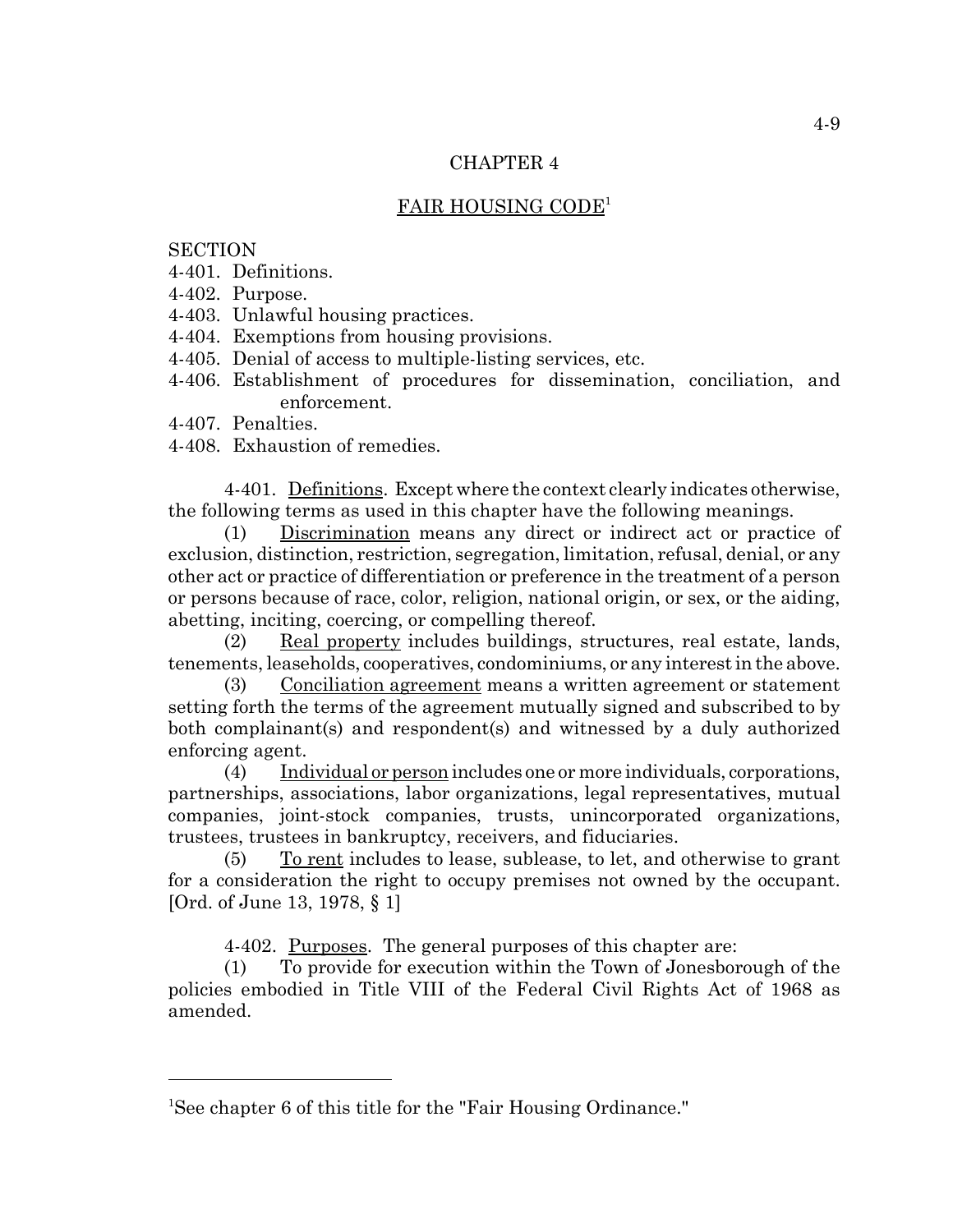(2) To safeguard all individuals within the town from discrimination in housing opportunities because of race, color, religion, national origin, or sex; thereby to protect their interest in personal dignity and freedom from humiliation; and to further the interests, rights, and privileges of individuals within the town.

Nothing contained in the chapter shall be deemed to repeal any other law of this town relating to discrimination because of race, color, religion, national origin, or sex. [Ord. of June 13, 1978, § 2]

4-403. Unlawful housing practices. It is an unlawful practice for a real estate owner or operator, or for a real estate broker, real estate salesman, or any individual employed by or acting on behalf of these:

(1) To refuse, after making a bona fide offer, to sell, exchange, rent, or lease or otherwise deny to or withhold real property from an individual because of his or her race, color, religion, national origin, or sex;

(2) To discriminate against an individual in the terms, conditions, or privileges of a sale, exchange, rental, or lease of real property or in the furnishings of facilities or services in connection therewith, because of race, color, religion, national origin, or sex;

(3) To refuse to receive or transmit a bona fide offer to purchase, rent, or lease real property from an individual because of his or her race, color, religion, national origin, or sex;

(4) To refuse to negotiate for the sale, rental, or lease of real property, to refuse to receive or transmit a bona fide offer to purchase, rent, or lease real property, to represent to an individual that real property is not available for inspection, sale, rental, or lease when it is so available, or to refuse to permit an individual to inspect real property, because of his or her race, color, religion, national origin, or sex.

(5) To make, print, or publish or cause to be made, printed, or published any notice, statement, or advertisement, with respect to the sale, rental, or lease of real property that directly or indirectly indicates a limitation, specification, or discrimination, as to race, color, religion, national origin, or sex;

(6) To represent that a change has occurred, will, or may occur in the composition with respect to race, color, religion, national origin, or sex of owners or occupants in the block, neighborhood, or areas in which the real property is located, for the purpose of obtaining financial benefits; or to represent that this change will or may result in the lowering of property values, an increase in criminal or antisocial behavior, or a decline in the quality of schools in the block, neighborhood, or area in which the real property is located, for the purpose of benefiting financially. [Ord. of June 13, 1978, § 3]

4-404. Exemptions from housing provisions. (1) Nothing in section 4-403 shall apply: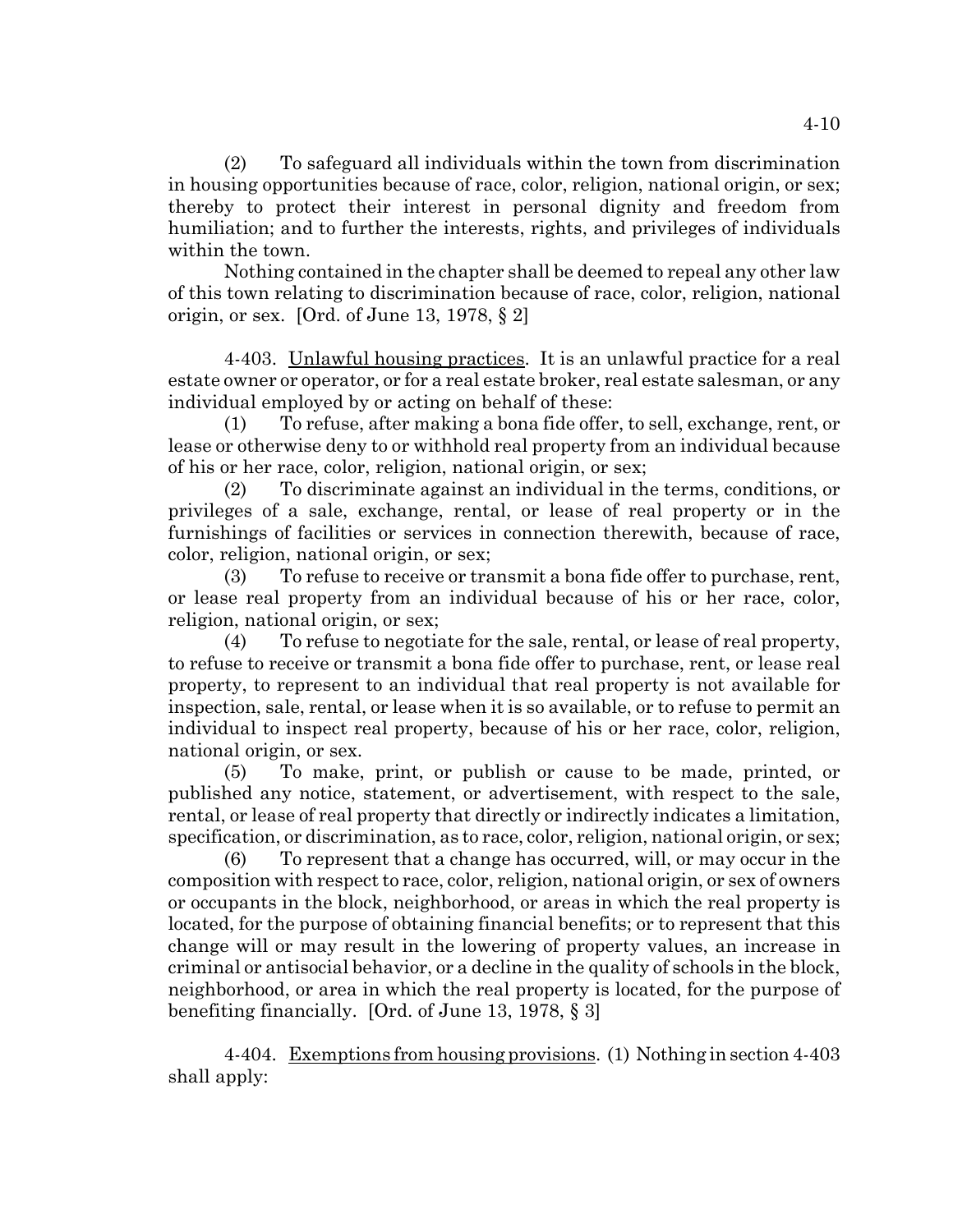(a) To the rental of housing accommodations for no more than four families living independently of each other, if the owner or member of his family resides in one of the housing accommodations;

(b) To the rental of one room or one rooming unit in a housing accommodation by an individual if he or a member of his family resides therein;

(c) To a landlord who refuses to rent to an unmarried male female couple.

(2) Nothing in section 4-403 should apply to a religious organization, association, or society, or any nonprofit institution or organization operated, supervised, or controlled by or in conjunction with a religious organization, association, or society, from limiting the sale, rental, or occupancy of a dwelling which it owns or operates for other than a commercial purpose, to persons of the same religion; or from giving preference to such persons, unless membership in such a religion is restricted on account of race, color, national origin, or sex. [Ord. of June 13, 1978, § 4]

4-405. Denial of access to multiple-listing services, etc. It shall be unlawful to deny any person access to or membership or participation in any multiple-listing service, real estate broker's organization, or other service, organization, or facility relating to the business of selling or renting dwellings; or to discriminate against him in the terms and conditions of such access, membership, or participation on account of race, color, religion, national origin, or sex. [Ord. of June 13, 1978, § 5]

4-406. Establishment of procedures for dissemination, conciliation, and enforcement. (1) The Town of Jonesborough shall designate a Citizens' Fair Housing Sub-Committee of the Community Development Citizen Advisory Committee and said sub-committee is authorized and directed to undertake such educational and conciliatory activities as in its judgment will further the purposes of this chapter. It may call a conference of persons in the housing industry and other interested parties to acquaint them with the provisions hereof.

(2) The sub-committee will investigate, make determinations of probable cause, and seek to conciliate apparent violations of this chapter. Conciliation may be initiated by any person(s) said to be subject to discrimination as defined in this chapter.

(3) Any person who claims to have been injured by an act made unlawful by this chapter, or who claims that he will be injured by such an act, may file a complaint with the chairman of said sub-committee. A complaint shall be filed within 180 days after the alleged unlawful act has occurred. Complaints shall be in writing and shall contain such information and be in such form as required by the Fair Housing Sub-Committee. Upon receipt of a complaint, the sub-committee shall promptly investigate it and shall complete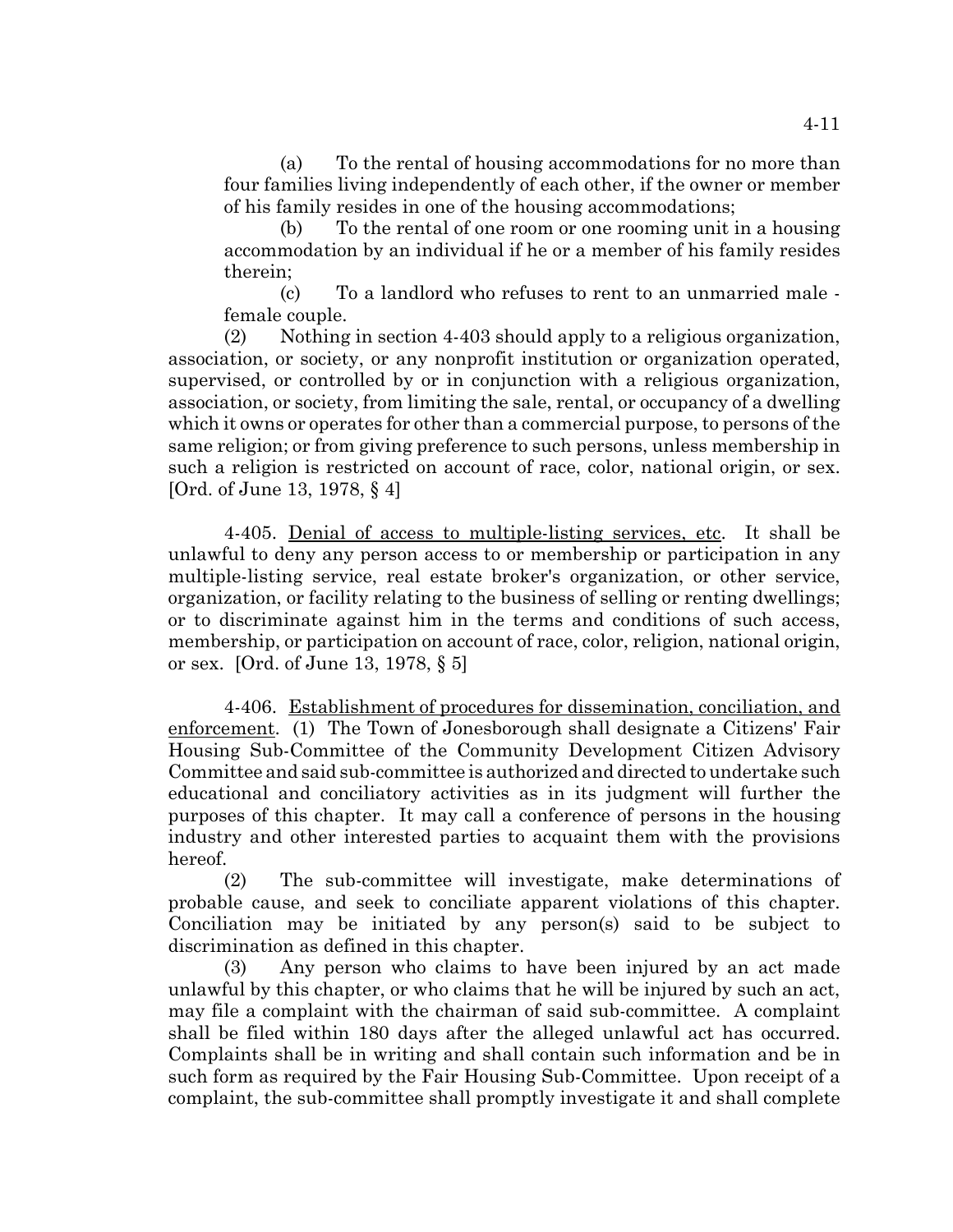its investigations within fifteen (15) days. If a majority of the Citizens' Fair Housing Sub-Committee finds reasonable cause to believe that a violation of this chapter has occurred, the sub-committee may take any reasonable action deemed necessary to reach a conciliation agreement between the parties in contest. If conciliation cannot be reached, or if a person charged with violation of this chapter refuses to furnish information to said sub-committee, the sub-committee may request the town attorney to prosecute an action in the town court against the person charged in the complaint. Such request shall be in writing.

(4) Upon receiving such written request and with the assistance of the aggrieved person and said sub-committee, within fifteen (15) days after receiving such request, the town attorney shall be prepared to prosecute an action in the town court, provided a warrant is sworn out by the aggrieved person, and served upon the person or persons charged with the offense.

(5) The provisions for conciliation shall not preclude or in any way impair the enforcement.

(6) If the community development advisory committee becomes inactive, the fair housing committee shall continue obligations set forth in the fair housing ordinance with vacancies filled by appointment of the mayor and approval of the board. [Ord. of June 13, 1978, § 6, modified]

4-407. Penalties. Any person violating any provision of this chapter shall be guilty of a misdemeanor. [Ord. of June 13, 1978, § 7, modified]

4-408. Exhaustion of remedies. Nothing in this chapter requires any person claiming to have been injured by an act made unlawful by this chapter to exhaust the remedies provided herein; nor prevent any such person from seeking relief at any time under the Federal Civil Rights Acts or other applicable legal provisions. [Ord. of June 13, 1978, § 8]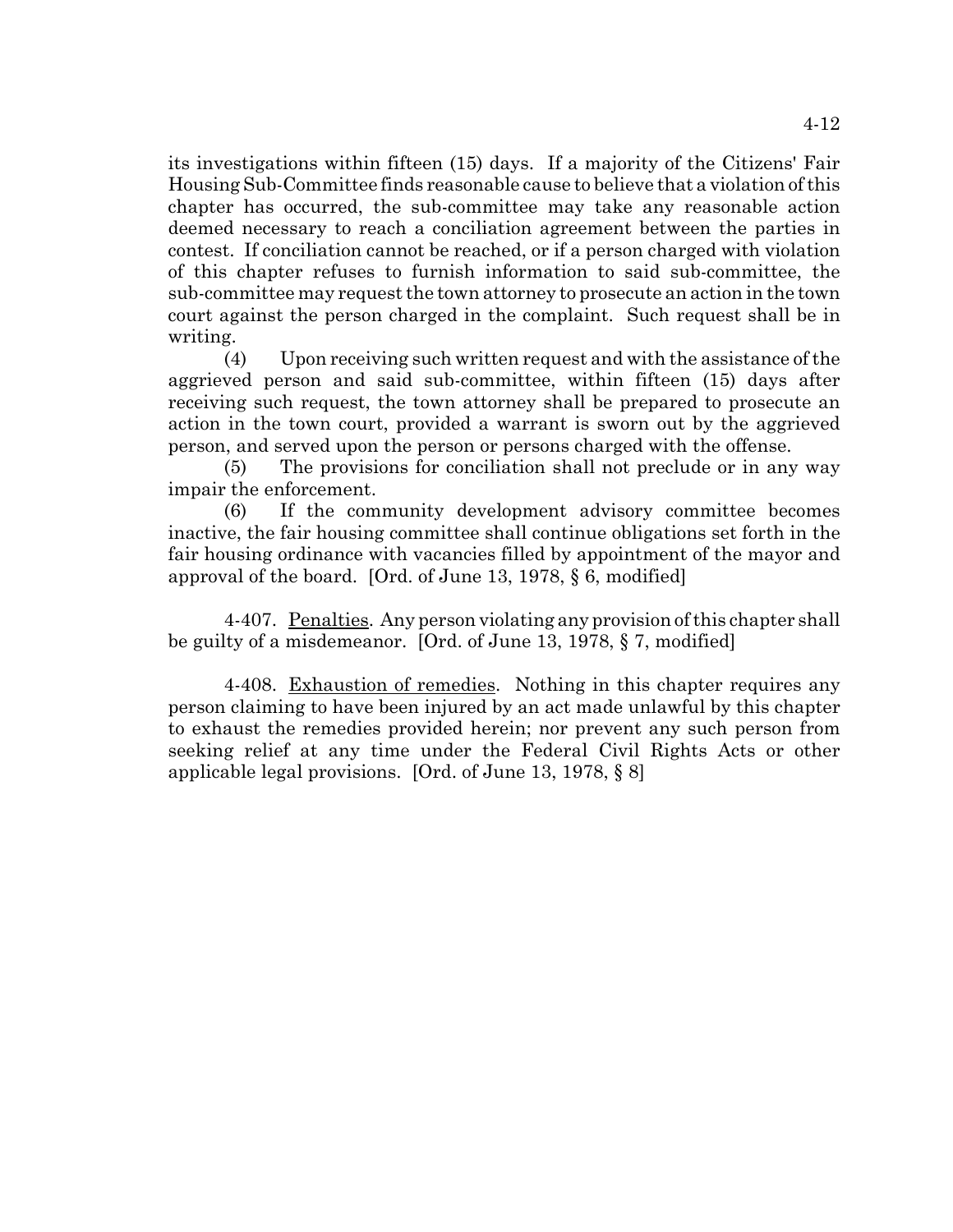### NUMBERING OF BUILDINGS

### **SECTION**

- 4-501. Numbering of buildings required.
- 4-502. General responsibility.
- 4-503. Proper size, generally.
- 4-504. Placement of numbers.
- 4-505. Display of designated numbers only.
- 4-506. Display before final approval.
- 4-507. Enforcement/penalties.

4-501. Numbering of buildings required. All primary buildings in the city limits of Jonesborough, including but not limited to the following: residences, apartments, business offices, individual shops in shopping center developments and other units requiring a 9-1-1 number shall be given a number that must be displayed as required in section 4-504. [as added by Ord. #93-06, June 1993]

4-502. General responsibility. It shall be the responsibility of the building inspector or his/her designee with assistance of the local planning office to determine the correct numbering of all properties within the city limits and see that these numbers are properly communicated to the homeowner, post office, and 9-1-1. [as added by Ord. #93-06, June 1993]

4-503. Proper size, generally. House numbers shall be a minimum of 4 inches in height, however, property owners within the historic district may petition the building inspector for a waiver of size requirements if existing structure limitations necessitate. [as added by Ord. #93-06, June 1993]

4-504. Placement of numbers. Property address numbers shall be placed conspicuously above, on, or at the side of the street entrance door of each building, or each unit of the building that has an outside entrance, so that the number can be plainly seen from the street. Should the distance from the street line to the door inhibit discernment of numbers placed on the building, then the numbers should be placed upon a gatepost, mailbox, fence, post or other appropriate place easily seen from the street line. [as added by Ord. #93-06, June 1993]

4-505. Display of designated numbers only. Property owners shall only display building numbers designated by the building inspector or his/her designee. [as added by Ord. #93-06, June 1993]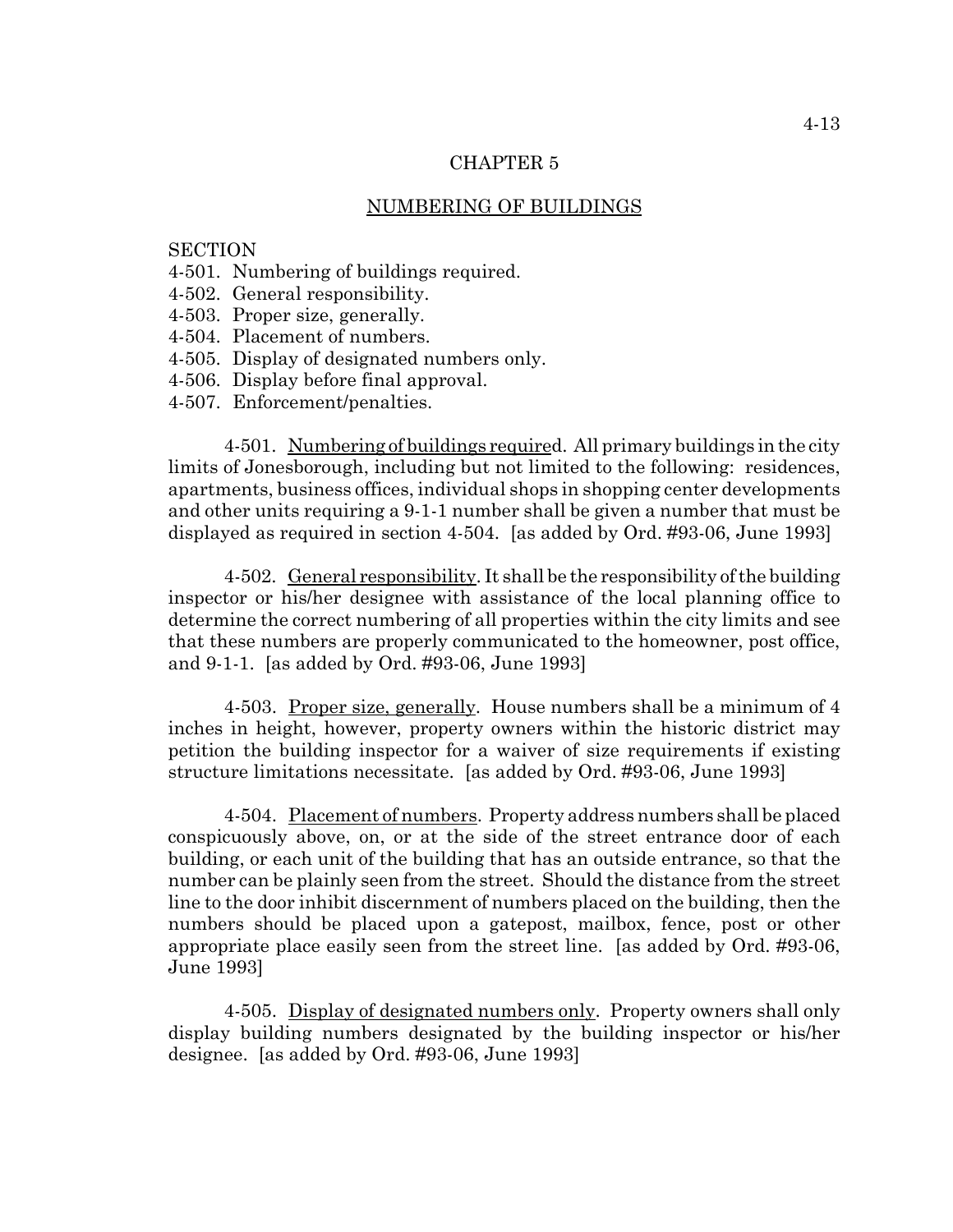4-506. Display before final approval. No final approval of the remodeling or construction of buildings shall be granted by the building inspector until conspicuous building numbers have been placed. [as added by Ord. #93-06, June 1993]

4-507. Enforcement/penalty. The building inspector or the chief of police shall be the enforcing officer for regulations established in this chapter. Violators of any provision of the chapter will be guilty of a misdemeanor and subject to fines not to exceed fifty dollars (\$50.00) per offense with each day of violation being a separate offense. [as added by Ord. #93-06, June 1993]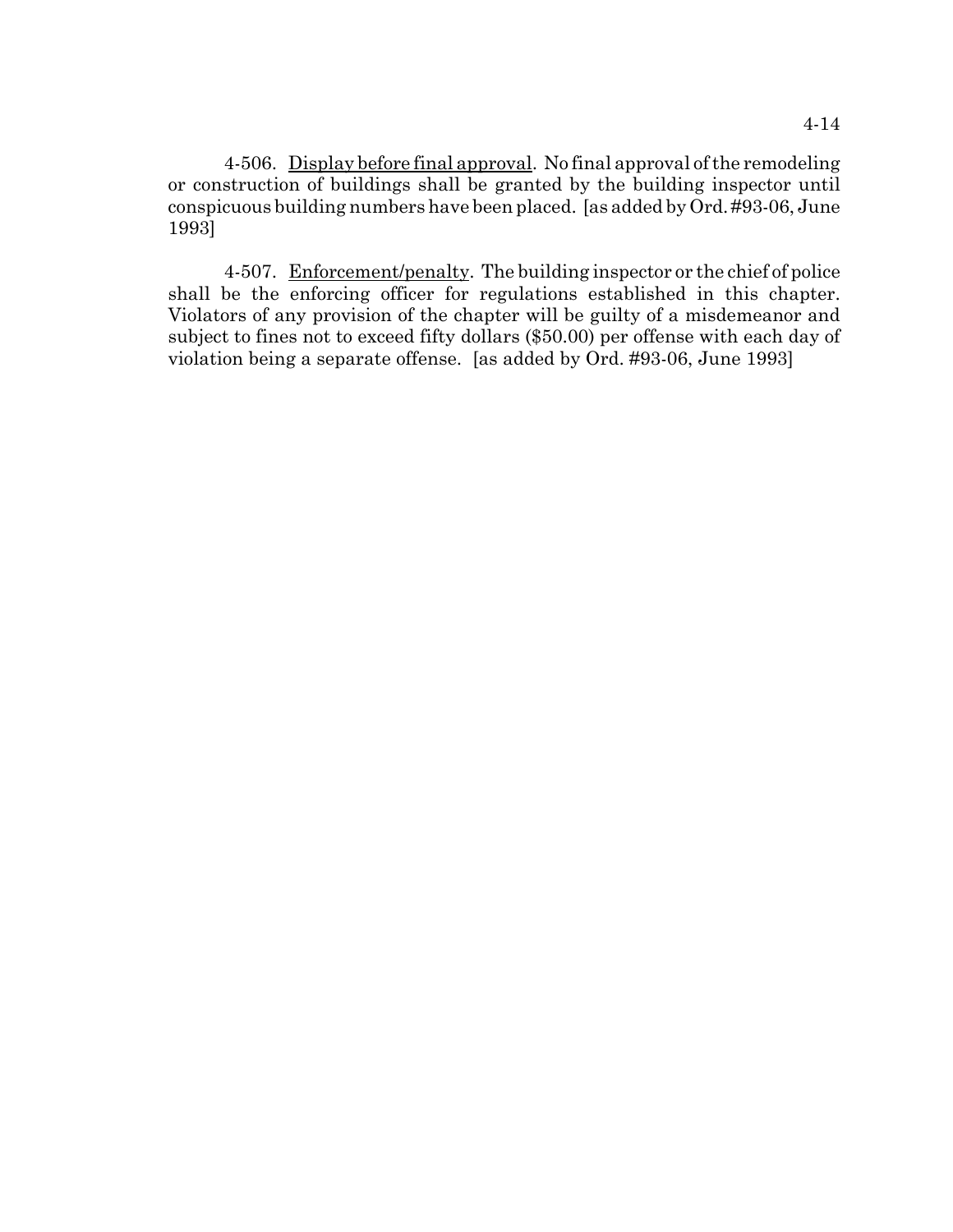# FAIR HOUSING ORDINANCE

# **SECTION**

4-601. Policy.

4-602. Definitions.

4-603. Unlawful practice.

4-604. Discrimination in the sale or rental of housing.

4-605. Discrimination in the financing of housing.

4-606. Discrimination in the provisions of brokerage services.

- 4-607. Exemption.
- 4-608. Administration.
- 4-609. Education and conciliation.
- 4-610. Enforcement.
- 4-611. Investigations; subpoenas; giving of evidence.

4-612. Enforcement by private person.

4-601. Policy. It is the policy of the Town of Jonesborough to provide, within constitutional limitations, for fair housing throughout the community. [Ord. #92-03, § 1, Jan. 1992]

4-602. Definitions. (1) "Dwelling" means any building, structure, or portion thereof which is occupied as, or designed or intended for occupancy as a residence by one or more families, and any vacant land which is offered for sale or lease for the construction or location thereon of any such building, structure, or portion thereof.

(2) "Family" includes a single individual.

(3) "Person" includes one or more individuals, corporations, partnerships, associations, labor organizations, legal representatives, mutual companies, joint-stock companies, trusts, unincorporated organizations, trustees, trustees in bankruptcy, receivers, and judiciaries.

(4) "To rent" includes to lease, to sublease, to let and otherwise to grant for a consideration the right to occupy premises owned by the occupant.

(5) "Discriminatory housing practice" means an act that is unlawful under section 4-604, 4-605, or 4-606. [Ord. #92-03, § 2, Jan. 1992]

4-603. Unlawful practice. Subject to the provisions of subsection 4-603(2) and section 4-607, the prohibitions against discrimination in the sale or rental of housing set forth in section 4-604 shall apply to:

- (1) All dwellings except as exempted by subsection (2).
- (2) Nothing in section 4-604 shall apply to:

(a) Any single-family house sold or rented by an owner: Provided that such private individual owner does not own more than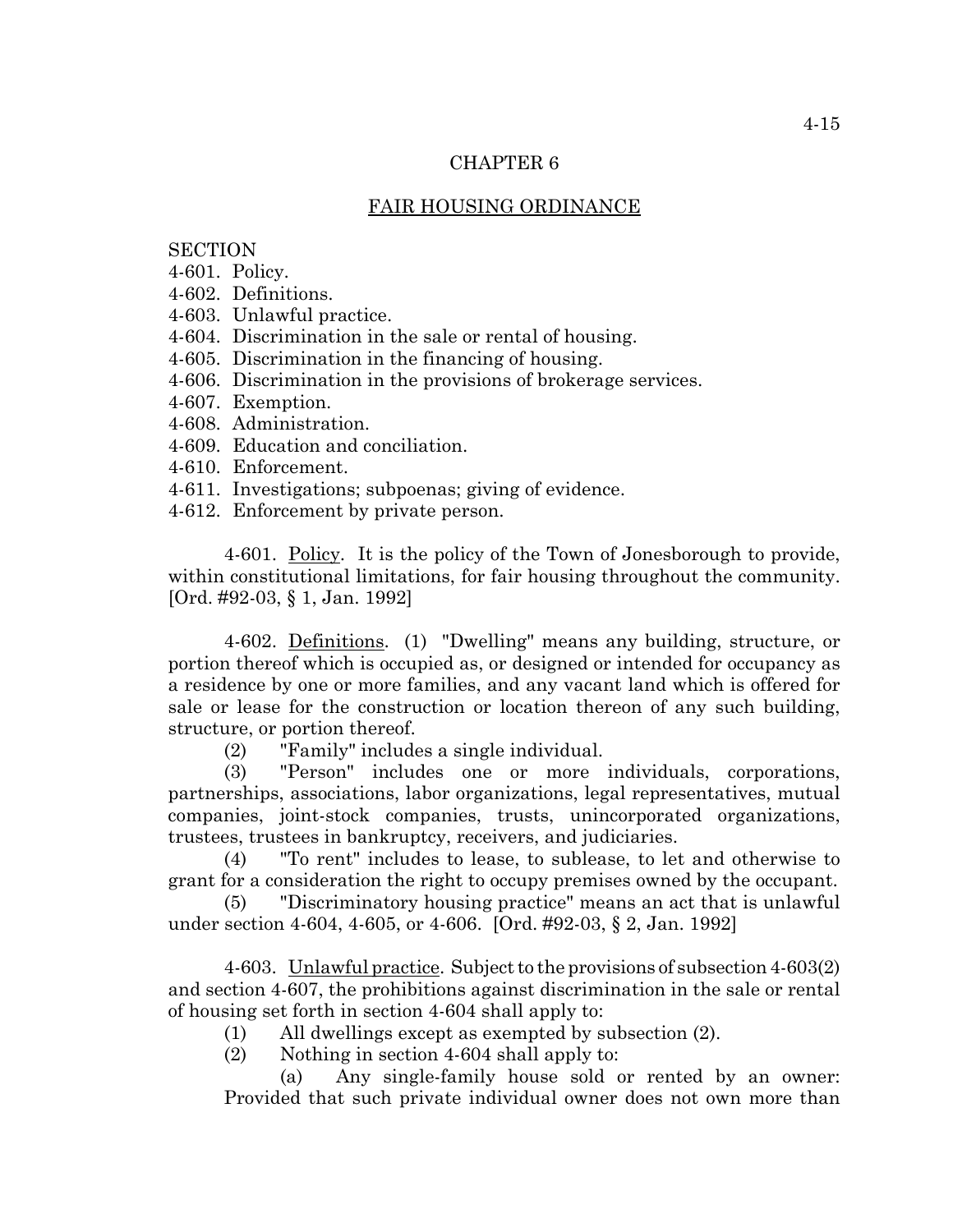three such single-family houses at any one time: Provided further that in the case of the sale of any such single-family house by a private individual owner not residing in such house at the time of such sale or who was not the most recent resident of such house prior the such sale, the exemption granted by this subsection shall apply only with respect to one such sale within any twenty-four month period: Provided further that such bona fide private individual owner does not own any interest in, nor is there owned or reserved on his behalf, under any express or voluntary agreement, title to or any right to all or a portion of the proceeds from the sale or rental of, more than three such single-family houses at any one time: Provided further that the sale or rental of any such single-family house shall be excepted from the application of this title only if such house is sold or rented

(i) without the use in any manner of the sale or rental facilities or the sales or rental services of any real estate broker, agent, or salesman, or of such facilities or services of any person in the business of selling or renting dwellings, or of any employee or agent of any such broker, agent, salesman, or person and

(ii) without the publication, posting or mailing, after notice of any advertisement or written notice in violation of Section 4-604(3) of this chapter, but nothing in this proviso shall prohibit the use of assistance as necessary to perfect or transfer the title, or

(b) Rooms or units in dwellings containing living quarters occupied or intended to be occupied by no more than four families living independently of each other, if the owner actually maintains and occupies one of such living quarters as his residence.

(3) For the purposes of subsection (2), a person shall be deemed to be in the business of selling or renting dwellings if:

(a) he has, within the preceding twelve months, participated as principal in three or more transactions involving the sale or rental of any dwelling or any interest therein, or

(b) he has, within the preceding twelve months, participated as agent, other than in the sale of his own personal residence in providing sales or rental facilities or sales or rental services in two or more transactions involving the sale or rental of any dwelling or any interest therein, or

(c) he is the owner of any dwelling designed or intended for occupancy by, or occupied by, five or more families. [Ord. #92-03, § 3, Jan. 1992]

4-604. Discrimination in the sale or rental of housing. As made applicable by section 4-603 and except as exempted by sections 4-603(2) and 4-607, it shall be unlawful: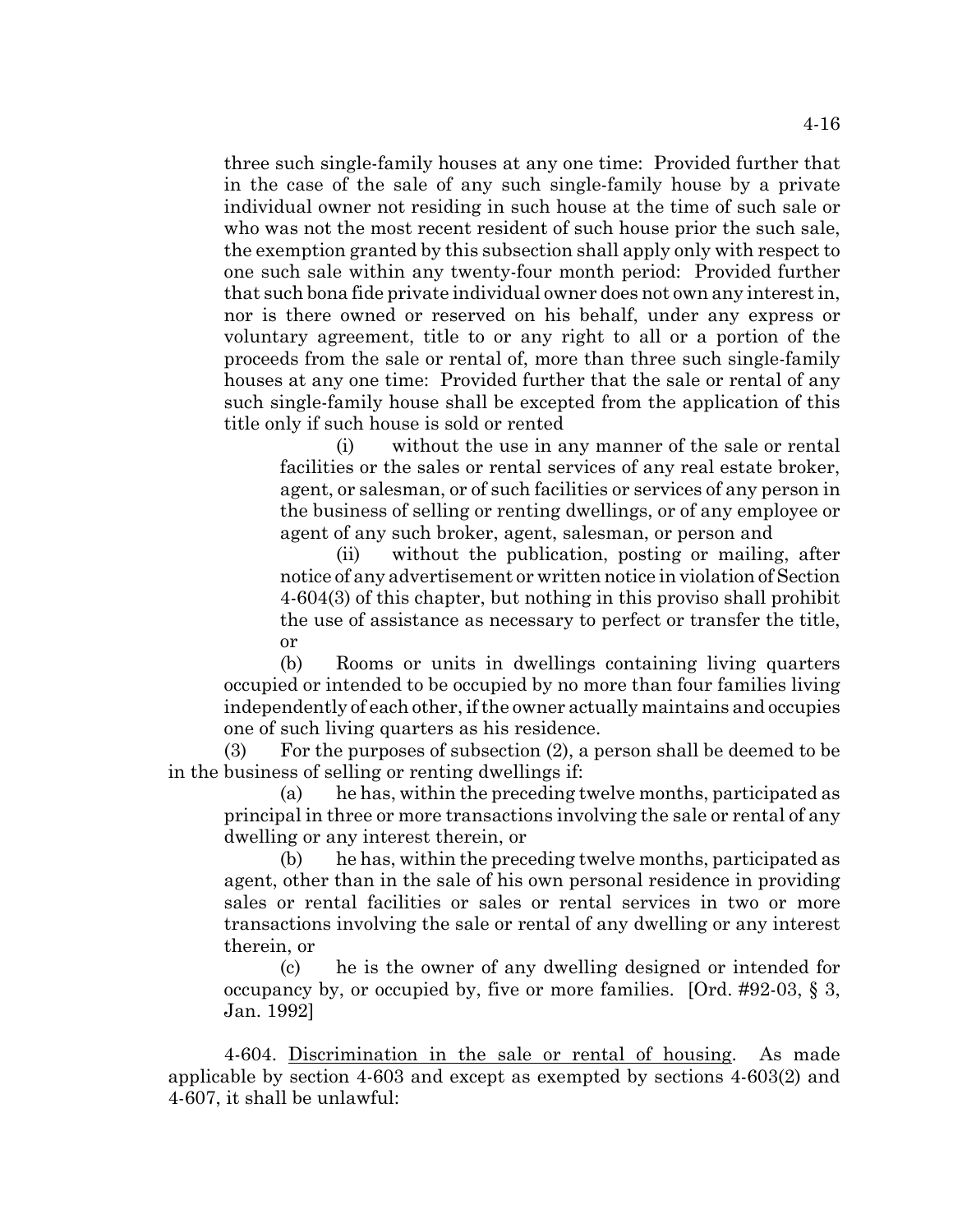(1) To refuse to sell or rent after the making of a bona fide offer, or to refuse to negotiate for the sale or rental of, or otherwise make unavailable or deny, a dwelling to any person because of race, color, religion, sex, national origin, familial status or handicap.

(2) To discriminate against any person in terms, conditions, or privileges of sale or rental of a dwelling, or in the provision of services or facilities in connection therewith, because of race, color, religion, sex, national origin, familial status or handicap.

(3) To make, print, or publish, or cause to be made, printed, or published any notice, statement, or advertisement, with respect to the sale or rental of a dwelling that indicates any preference, limitation, or discrimination based on race, color, religion, sex, national origin, familial status or handicap, or any intention to make any such preference, limitation, or discrimination.

(4) To represent to any person because of race, color, religion, sex, national origin, familial status or handicap that any dwelling is not available for inspection, sale, or rental when such dwelling is in fact so available.

(5) For profit, to induce or attempt to induce any person to sell or rent any dwelling by representations regarding the entry or prospective entry into the neighborhood of a person or persons of a particular race, color, religion, sex, national origin, familial status or handicap. [Ord. #92-03, § 4, Jan. 1992]

4-605. Discrimination in the financing of housing. It shall be unlawful for any bank, building and loan association, insurance company or other corporation, association, firm or enterprise whose business consists in whole or in part in the making of commercial real estate loans, to deny a loan or other financial assistance to a person applying therefore for the purpose of purchasing, constructing, improving, repairing, or maintaining a dwelling, or to discriminate against him in the fixing of the amount, interest rate, duration, or other terms or conditions of such loan or other financial assistance, because of the race, color, religion, sex, national origin, familial status or handicap of such person or of any person associated with him in connection with such loan or other financial assistance or the purposes of such loan or other financial assistance, or of the present or prospective owners, lessees, tenants, or occupants of the dwelling or dwellings in relation to which such loan or other financial assistance is to be made or given: Provided, that nothing contained in the section shall impair the scope or effectiveness of the exception contained in section 4-603(2). [Ord. #92-03, § 5, Jan. 1992]

4-606. Discrimination in the provision of brokerage services. It shall be unlawful to deny any person access to or membership or participation in any multiple listing service, real estate brokers organization or other service, organization, or facility relating to the business of selling or renting dwellings, or to discriminate against him in the terms of conditions of such access,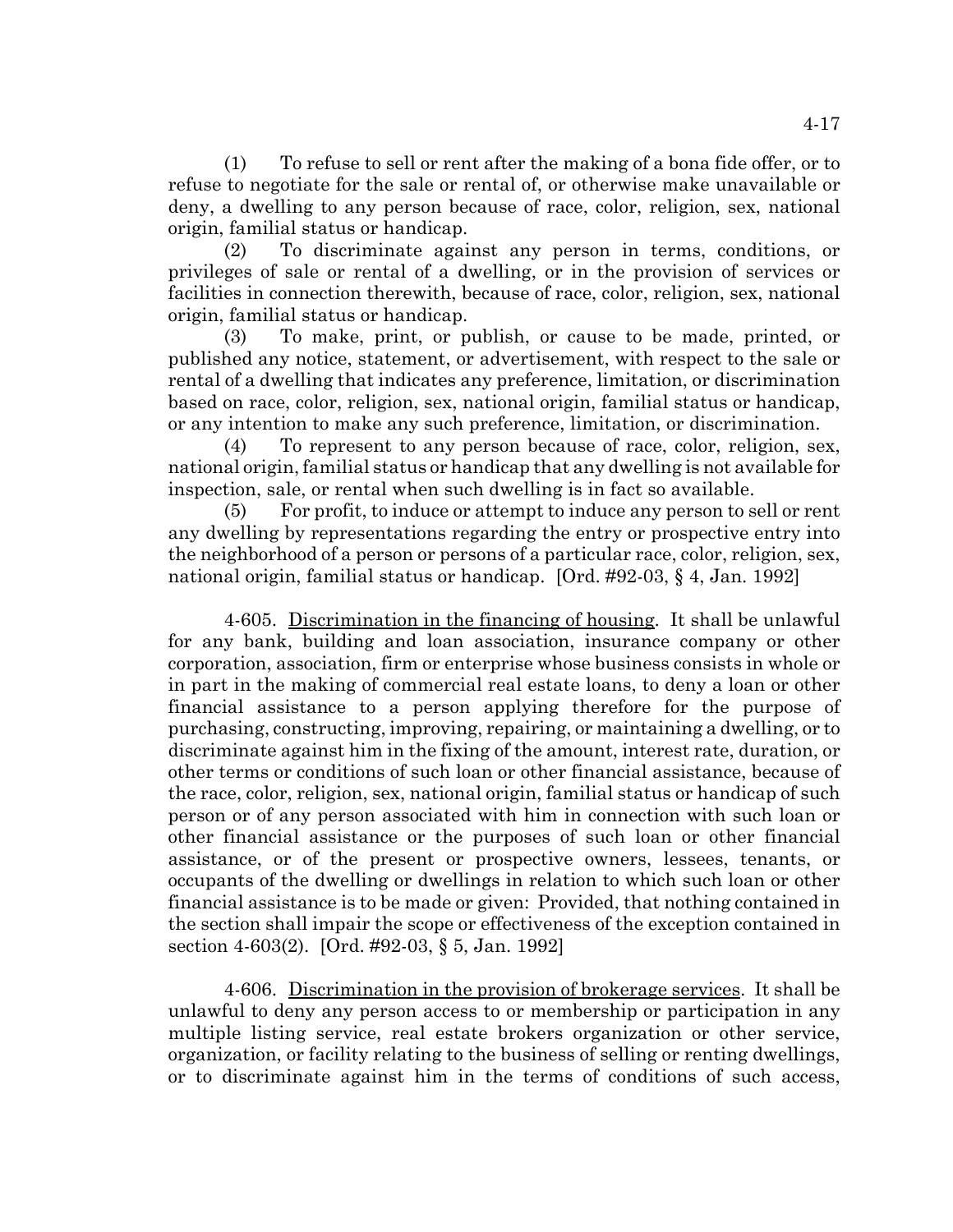membership, or participation, on account of race, color, religion, sex, national origin, familial status or handicap. [Ord. #92-03, § 6, Jan. 1992]

4-607. Exemption. Nothing in this chapter shall prohibit a religious organization, association, or society, or any non-profit institution or organization operated, supervised or controlled by or in conjunction with a religious organization, association, or society, from limiting the sale, rental or occupancy of dwellings which it owns or operates for other than a commercial purpose to persons of the same religion, or from giving preference to such persons, unless membership in such religion is restricted on account of race, color, sex, national origin, familial status or handicap. Nor shall anything in this chapter prohibit a private club not in fact open to the public, which as an incident to its primary purpose or purposes provides lodgings which it owns or operates for other than a commercial purpose, from limiting the rental or occupancy of such lodgings to its members or from giving preference to its members. [Ord. #92-03, § 7, Jan. 1992]

4-608. Administration. (1) The authority and responsibility for administering this act shall be in the Mayor of the Town of Jonesborough.

(2) The mayor may delegate any of these functions, duties, and powers to employees of the town or such board as may be created by the board of mayor and aldermen for such purposes including functions, duties, and powers with respect to investigating, conciliating, hearing, determining, ordering, certifying, reporting or otherwise acting as to any work, business, or matter under this chapter.

(3) All executive departments and agencies shall administer their programs and activities relating to housing and urban development in a manner affirmatively to further the purposes of this chapter and shall cooperate with the mayor to further such purposes. [Ord. #92-03, § 8, Jan. 1992]

4-609. Education and conciliation. Immediately after the enactment of this chapter, the mayor shall commence such educational and conciliatory activities as will further the purposes of this chapter. He/she shall call conferences of persons in the housing industry and other interested parties to acquaint them with the provisions of this chapter and his/her suggested means of implementing it, and shall endeavor with their advise to work out programs of voluntary compliance and of enforcement. [Ord. #92-03, § 9, Jan. 1992]

4-610. Enforcement. The mayor will investigate, make determinations of probable cause, and seek to conciliate apparent violations of this chapter. Conciliation may be initiated to any person(s) said to be subject to discrimination as defined in this chapter.